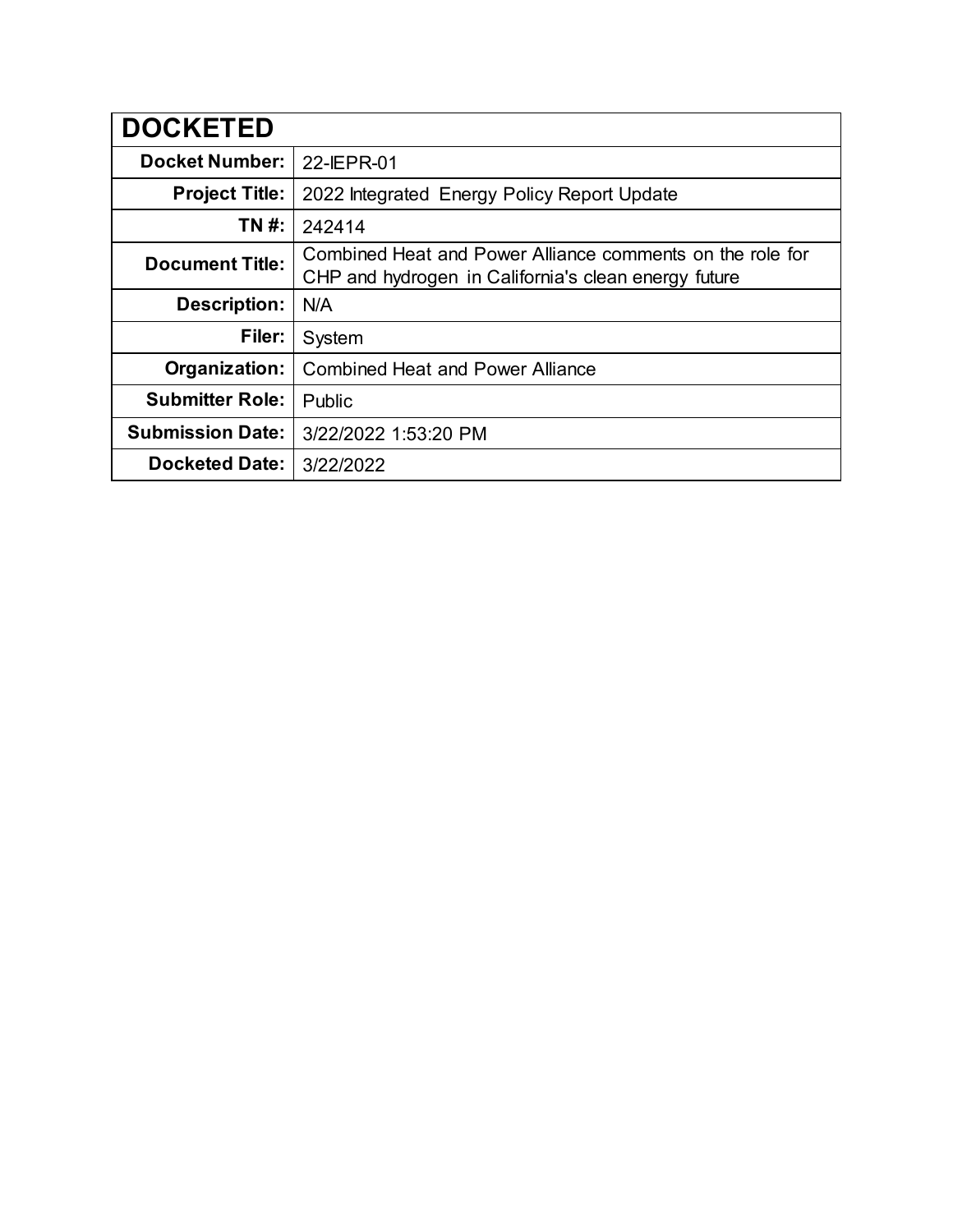Comment Received From: Combined Heat and Power Alliance Submitted On: 3/22/2022 Docket Number: 22-IEPR-01

# **Combined Heat and Power Alliance comments on the role for CHP** and hydrogen in California's clean energy future

Additional submitted attachment is included below.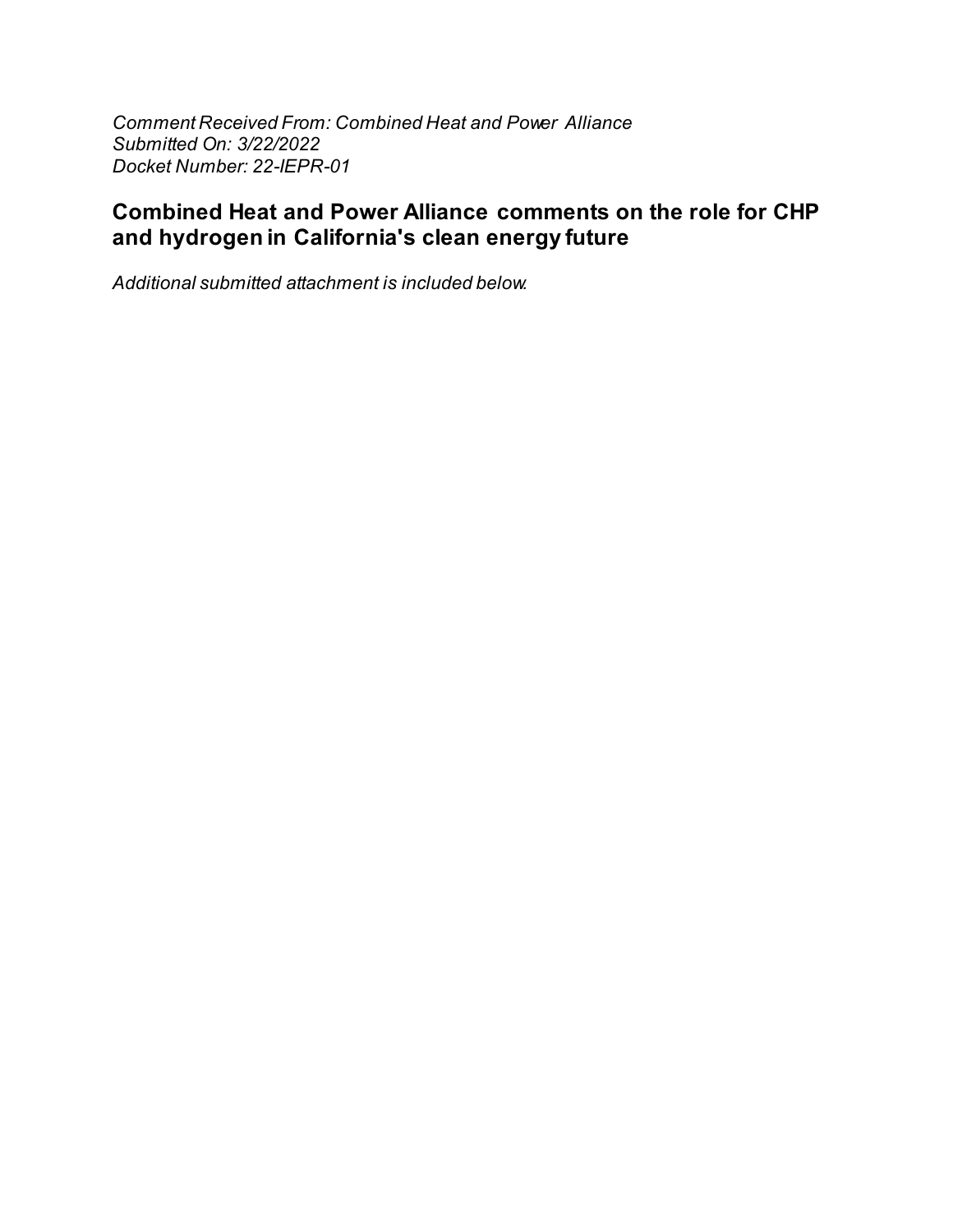March 22, 2022



Combined Heat and Power Alliance David Gardiner, Executive Director 3100 Clarendon Blvd., Suite 800 Arlington, VA 22201 703-717-5590 david@dgardiner.com

This information is provided in response to the California Energy Commission's (CEC) Notice of Request for Public Comments on the Draft Scoping Order for the 2022 Integrated Energy Policy Report (IEPR) update (Docket No. 22-IEPR-01).

The Combined Heat and Power Alliance (CHP Alliance) appreciates the opportunity to submit feedback on the 2022 IEPR update and commends the CEC for building on previous analyses of the state's efforts to decarbonize California's energy system. Our comments focus on Section 3 – Addressing Emerging Topics: the role for hydrogen in California's clean energy future. Combined heat and power (CHP) utilizing renewable and lower-carbon fuels such as clean hydrogen can enable significant emissions reductions across the industrial and buildings sectors that will be critical to achieving California's goal of statewide carbon neutrality by 2045.

The CHP Alliance also appreciates the CEC's acknowledgment that there are often important issues that need attention and analysis that may not fit into the typical timeframe of a single IEPR. We intend to provide recommendations on other CEC order instituting informational proceedings (OIIPs) when they are released, in areas such as decarbonizing the California gas system.

#### **About the CHP Alliance**

The CHP Alliance is a diverse coalition with more than 70 members including equipment manufacturers and distributors, engineers, utilities, labor, contractors, nonprofit organizations, and educational institutions.<sup>1</sup> Our members come together with the common purpose to educate all Americans about CHP and waste heat to power (WHP), and how CHP and WHP can make America's manufacturers and other businesses more competitive, reduce energy costs, enhance grid reliability, and reduce emissions.

<sup>&</sup>lt;sup>1</sup> "Who We Are," Combined Heat and Power Alliance, accessed March 2022, [https://chpalliance.org/about/.](https://chpalliance.org/about/)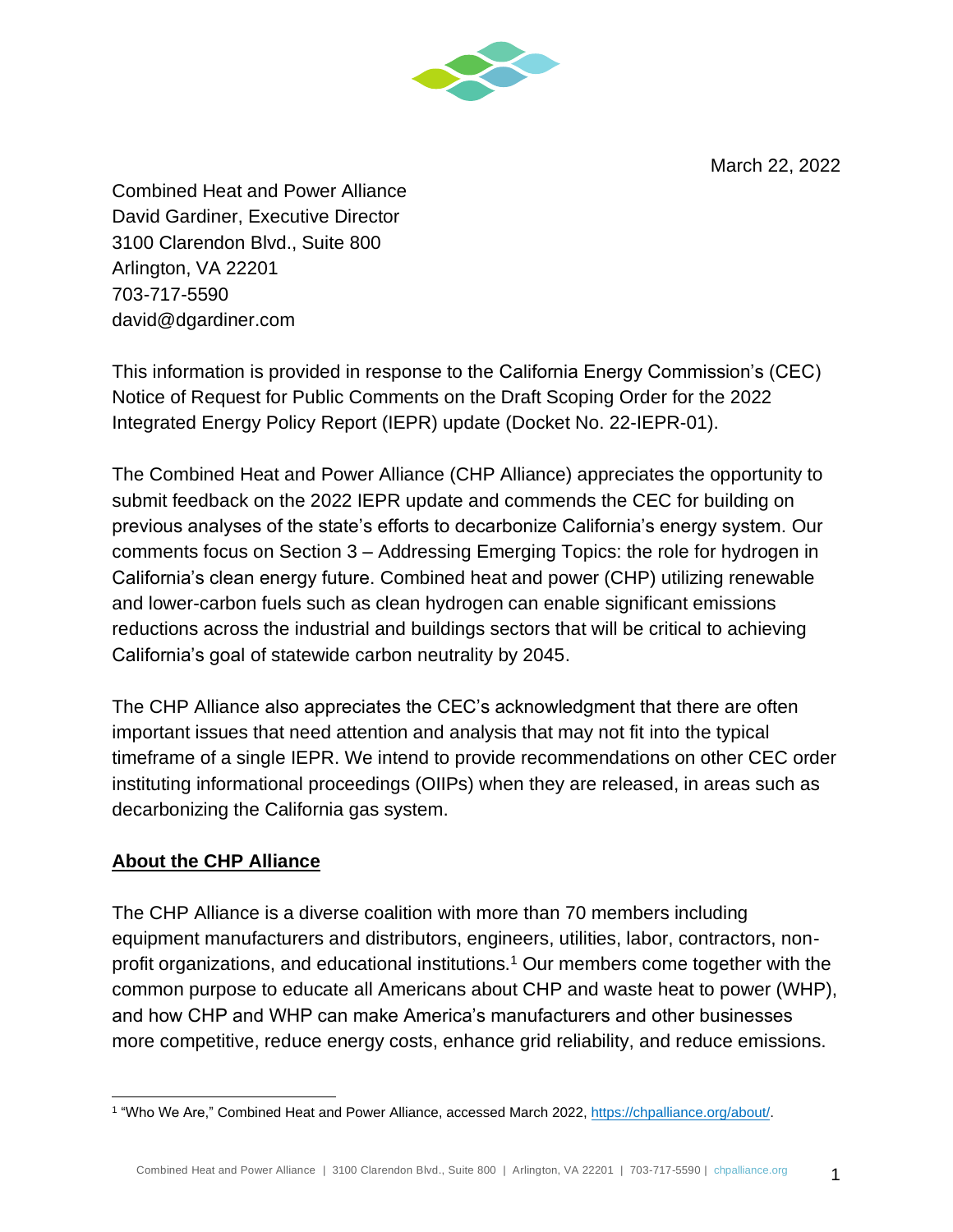

### **About CHP**

CHP is a proven and highly efficient technology that can reduce emissions using traditional fuels and can reduce emissions even further using clean hydrogen fuel. Properly designed systems typically operate with an overall efficiency of 65 to 85 percent, with some systems approaching 90 percent.<sup>2</sup> No other technologies using traditional fuels can reach these levels of efficiency. This is compared to an average efficiency of 39 percent for fossil-fueled power plants in the U.S., and an efficiency of 50 percent when electricity generation is combined with an on-site boiler for thermal energy needs.<sup>3</sup> CHP systems achieve these high efficiencies by recovering the waste heat byproduct of electricity generation as useful thermal energy for heating and cooling.<sup>4</sup> Because they operate efficiently, CHP systems combust less fuel to provide the same energy services. This efficient generation of energy reduces all types of emissions, including greenhouse gases such as carbon, criteria pollutants, and hazardous air pollutants.

#### **CHP in California**

Today, there is nearly 8,400 megawatts (MW) of CHP capacity across over 1,200 sites in California.<sup>5</sup> Looking to the future, the Department of Energy has identified 11,772 MW of remaining CHP (including WHP) total technical potential capacity at nearly 29,000 sites in California, as described in the table below.

<sup>2</sup> "Combined Heat and Power (CHP) Technical Potential in the United States," U.S. Department of Energy, March 2016, p. 3, [www.energy.gov/sites/prod/files/2016/04/f30/CHP%20Technical%20Potential%20Study%203-31-](http://www.energy.gov/sites/prod/files/2016/04/f30/CHP%20Technical%20Potential%20Study%203-31-2016%20Final.pdf) [2016%20Final.pdf](http://www.energy.gov/sites/prod/files/2016/04/f30/CHP%20Technical%20Potential%20Study%203-31-2016%20Final.pdf) ; "CHP Benefits," U.S. Environmental Protection Agency Combined Heat and Power Partnership, last accessed March 2022[, https://www.epa.gov/chp/chpbenefits.](https://www.epa.gov/chp/chpbenefits)

<sup>3</sup> "Combined Heat and Power and a Changing Climate: Reducing Emissions and Improving Resilience," Combined Heat and Power Alliance, January 2021, p. 10. [https://chpalliance.org/resources/chp-and-a-changing-climate](https://chpalliance.org/resources/publications/chp-and-a-changing-climate-reducing-emissions-and-improving-resilience/)reducing-emissions- [and-improving-resilience/.](https://chpalliance.org/resources/publications/chp-and-a-changing-climate-reducing-emissions-and-improving-resilience/)

<sup>4</sup> "Fuel and Carbon Dioxide Emissions Savings Calculation Methodology for Combined Heat and Power Systems," U.S. Environmental Protection Agency, Combined Heat and Power Partnership, February 2015, p. 3. [https://www.epa.gov/sites/production/files/2015-](https://www.epa.gov/sites/default/files/2015-07/documents/fuel_and_carbon_dioxide_emissions_savings_calculation_methodology_for_combined_heat_and_power_systems.pdf)

[<sup>07/</sup>documents/fuel\\_and\\_carbon\\_dioxide\\_emissions\\_savings\\_calculation\\_methodology\\_for\\_combined\\_heat\\_and\\_pow](https://www.epa.gov/sites/default/files/2015-07/documents/fuel_and_carbon_dioxide_emissions_savings_calculation_methodology_for_combined_heat_and_power_systems.pdf) [er\\_syste ms.pdf.](https://www.epa.gov/sites/default/files/2015-07/documents/fuel_and_carbon_dioxide_emissions_savings_calculation_methodology_for_combined_heat_and_power_systems.pdf)

<sup>&</sup>lt;sup>5</sup> "Combined Heat and Power Installation Database," U.S. Department of Energy, data current as of October 31, 2021.<https://doe.icfwebservices.com/state/chp/CA>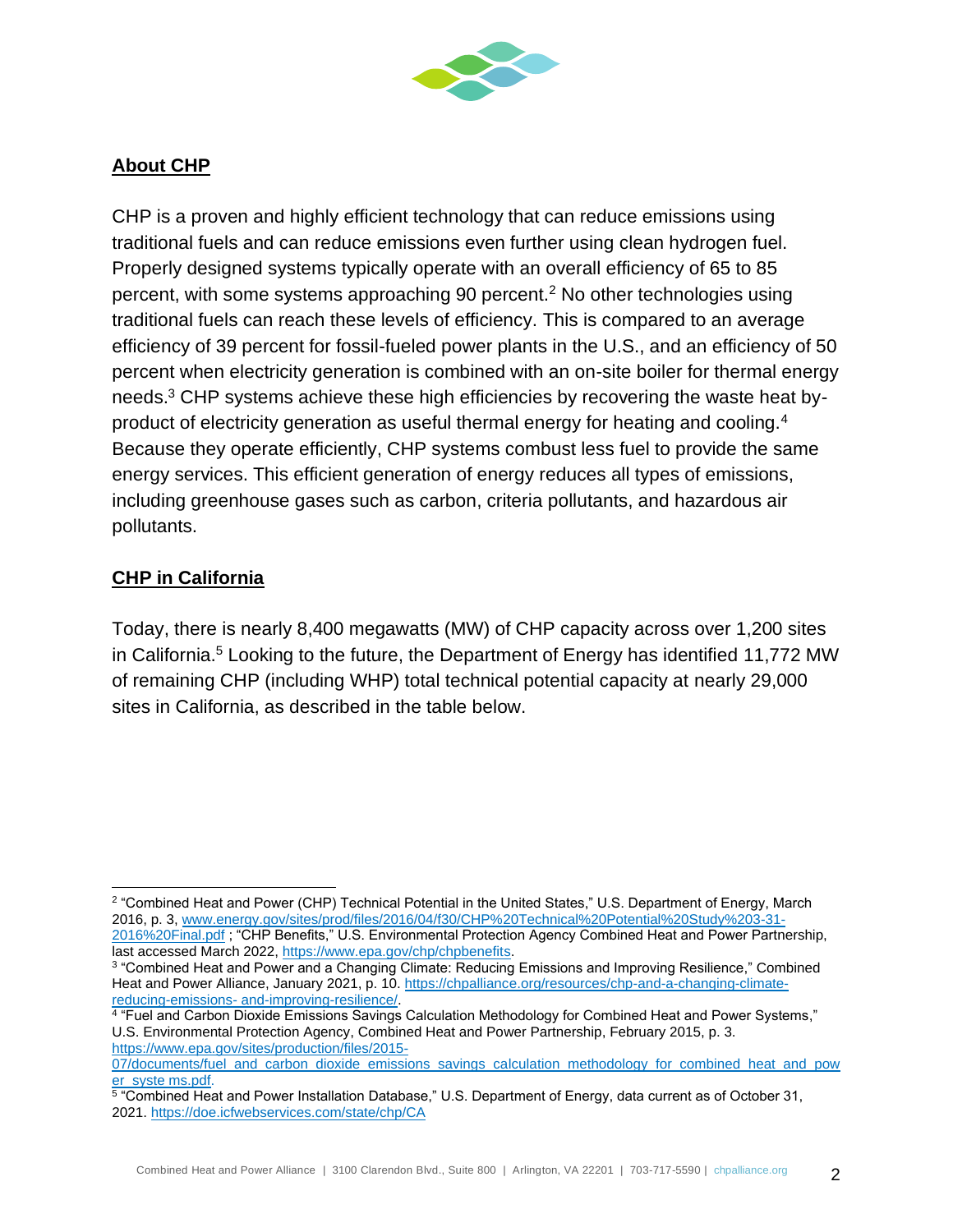

| <b>Top Industrial Sectors</b> |               | <b>Top Commercial Sectors</b> |          |
|-------------------------------|---------------|-------------------------------|----------|
| <b>Petroleum Refining</b>     | 1,427 MW      | <b>Commercial Office</b>      | 1,410 MW |
|                               |               | <b>Buildings</b>              |          |
| Chemicals                     | 1,111 MW      | Colleges and                  | 1,273 MW |
|                               |               | <b>Universities</b>           |          |
| Food                          | 776 MW        | Multifamily                   | 757 MW   |
|                               |               | <b>Buildings</b>              |          |
| Stone/Glass/Clay              | 204 MW        | Govt. Buildings               | 571 MW   |
| Transportation                | <b>147 MW</b> | Hospitals                     | 555 MW   |
| Equipment                     |               |                               |          |
| Paper                         | 134 MW        | Military                      | 445 MW   |

#### **CHP Technical Potential in California (including WHP)<sup>6</sup>**

## **3. Addressing Emerging Topics: Role for Hydrogen in California's Clean Energy Future**

Historically, CHP units have run on traditional fuels, and many today use natural gas. This use of CHP can be thought of as "CHP 1.0," the first wave of CHP technologies that relied on fossil fuels. However, CHP units can be fueled by renewable and lowercarbon fuels, including hydrogen, known as "CHP 2.0." Use of hydrogen fuel can allow CHP systems to reduce emissions even further than they do under CHP 1.0. Hydrogen fuel can serve as the primary fuel source for CHP systems and further reduce emissions across the industrial, commercial, and municipal sectors. Moreover, CHP systems use hydrogen fuel efficiently, requiring less fuel inputs for the same energy outputs compared to other generation units. Given the high cost of hydrogen, using hydrogen fuel efficiently in CHP systems will help to keep costs low and enable significant greenhouse gas reductions. Efficient use of hydrogen fuel should be central to any hydrogen and climate strategy, and CHP helps to meet this goal.

Today's existing and newly installed CHP systems can use a substantial blend of clean hydrogen – ranging from 20-100%, according to equipment manufacturers.<sup>7</sup> Work is

 $^6$  "Combined Heat and Power (CHP) Technical Potential in the United States," U.S. Department of Energy, March 2016, p. D-9[, www.energy.gov/sites/prod/files/2016/04/f30/CHP%20Technical%20Potential%20Study%203-31-](http://www.energy.gov/sites/prod/files/2016/04/f30/CHP%20Technical%20Potential%20Study%203-31-2016%20Final.pdf) [2016%20Final.pdf](http://www.energy.gov/sites/prod/files/2016/04/f30/CHP%20Technical%20Potential%20Study%203-31-2016%20Final.pdf)

<sup>7</sup> "Clean Hydrogen and CHP: A Roadmap for Industrial and Commercial Decarbonization," Combined Heat and Power Alliance, March 2022, [https://chpalliance.org/resources/publications/clean-hydrogen-and-combined-heat-and](https://chpalliance.org/resources/publications/clean-hydrogen-and-combined-heat-and-power-a-roadmap-for-industrial-and-commercial-decarbonization/)[power-a-roadmap-for-industrial-and-commercial-decarbonization/](https://chpalliance.org/resources/publications/clean-hydrogen-and-combined-heat-and-power-a-roadmap-for-industrial-and-commercial-decarbonization/)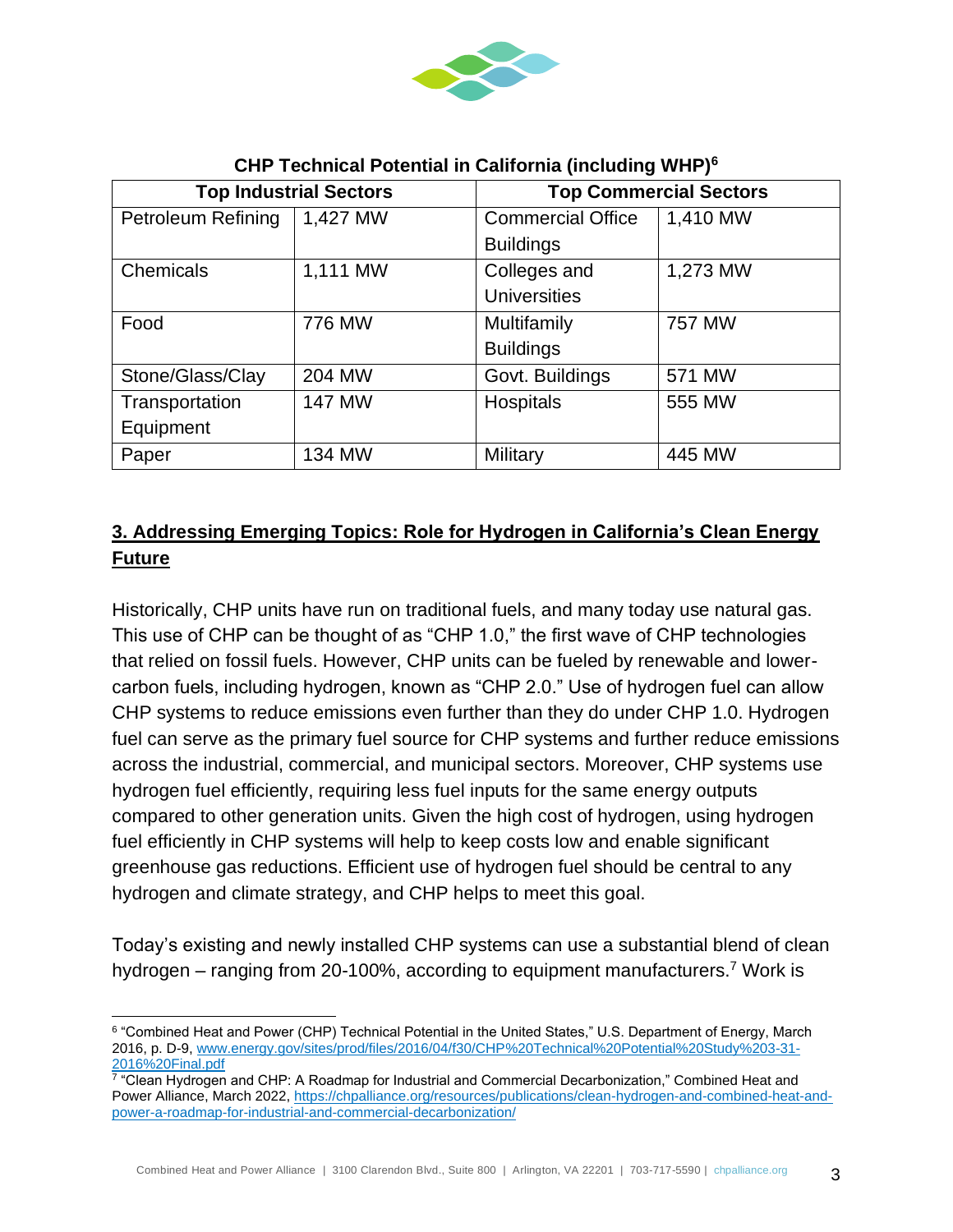

being done to increase the volume of hydrogen fuel that can be used in CHP systems industry-wide, and some CHP systems are already capable of running entirely on 100% clean hydrogen. $8$  Gas turbine manufacturers are looking to provide equipment that can accommodate higher percentages of hydrogen fuel: various companies in the U.S. and abroad are deploying or working on hydrogen-ready technology. In 2019, a number of European companies committed to provide gas turbines that can handle 20% hydrogen content in fuel by 2020, and 100% by 2030.<sup>9</sup> This month, the CHP Alliance put out a roadmap to convert all existing and new CHP systems to 100% clean hydrogen by 2030 or sooner, highlighting that existing systems, including ones installed today, can convert to 100% hydrogen at reasonable cost and with minimal downtime because these conversions can occur during scheduled overhauls. 10,11

However, a critical barrier to clean hydrogen is its price and the need to scale up production to ensure adequate supply to meet demand. In the past several decades, America has succeeded in driving down the cost of wind and solar energy using a variety of policy tools to scale up these technologies. State governments should use the same approaches to scale up production and supply of clean hydrogen, which will help drive down the costs and should ensure this fuel is used as efficiently as possible by pairing it with CHP. We urge California to bring together hydrogen suppliers, CHP developers, end-users, industry experts, and other stakeholders to understand, analyze, educate, and address the key issues for the deployment of clean hydrogen, such as modernizing gas pipeline infrastructure. We also urge California to adopt policies to incentivize gas utilities to scale up the use of clean hydrogen, and to ensure that any tax credit or incentive must be made available to all technologies capable of utilizing clean hydrogen for electric power.

While hydrogen fuel has the potential to see more extensive use in CHP systems in the future and achieve deeper emissions reductions, it is critical that the CEC keep in mind the following considerations when developing hydrogen policies to ensure that this potential becomes a reality:

<sup>8</sup> "The UKs First 100% Hydrogen CHP." *2EA*, February 19, 2021, [https://www.2ea.co.uk/The-UKs-first-100Percent](https://www.2ea.co.uk/The-UKs-first-100Percent-hydrogen-CHP.html)[hydrogen-CHP.html](https://www.2ea.co.uk/The-UKs-first-100Percent-hydrogen-CHP.html)

<sup>9</sup> Sonal Patel, "High-Volume Hydrogen Gas Turbines Take Share," *POWER*, May 1, 2019, [https://www.powermag.com/high-volume-hydrogen-gas-turbines-take-shape/.](https://www.powermag.com/high-volume-hydrogen-gas-turbines-take-shape/)

<sup>&</sup>lt;sup>10</sup> "Clean Hydrogen and CHP: A Roadmap for Industrial and Commercial Decarbonization." Combined Heat and Power Alliance, March 2022, [https://chpalliance.org/resources/publications/clean-hydrogen-and-combined-heat-and](https://chpalliance.org/resources/publications/clean-hydrogen-and-combined-heat-and-power-a-roadmap-for-industrial-and-commercial-decarbonization/)[power-a-roadmap-for-industrial-and-commercial-decarbonization/](https://chpalliance.org/resources/publications/clean-hydrogen-and-combined-heat-and-power-a-roadmap-for-industrial-and-commercial-decarbonization/)

<sup>&</sup>lt;sup>11</sup> A CHP system overhaul typically occur every 8-10 years for a unit that runs continuously.